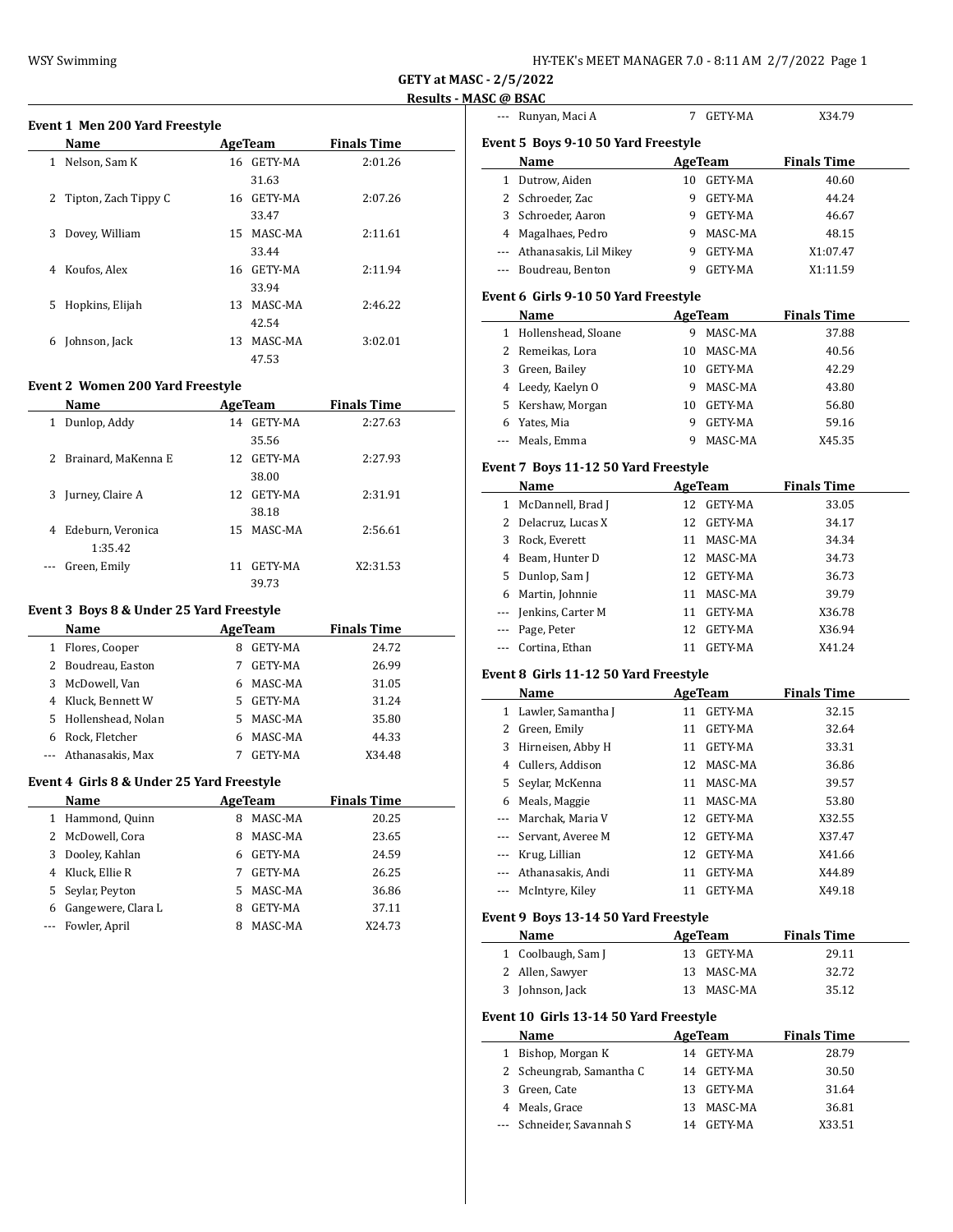| HY-TEK's MEET MANAGER 7.0 - 8:11 AM  2/7/2022  Page 2 |  |  |
|-------------------------------------------------------|--|--|
|-------------------------------------------------------|--|--|

 $\overline{\phantom{a}}$ 

 $\overline{a}$ 

 $\overline{\phantom{0}}$ 

|              |                                                                                                                                                                                                                               |    |                |                     | <u>nesuits - M</u> |
|--------------|-------------------------------------------------------------------------------------------------------------------------------------------------------------------------------------------------------------------------------|----|----------------|---------------------|--------------------|
|              | (Event 10 Girls 13-14 50 Yard Freestyle)                                                                                                                                                                                      |    |                |                     |                    |
|              | <b>Example 2.1 AgeTeam</b><br>Name                                                                                                                                                                                            |    |                | <b>Finals Time</b>  |                    |
|              | --- Jorgensen, Lily                                                                                                                                                                                                           |    | 14 GETY-MA     | X36.31              |                    |
|              | Event 11 Boys 15 & Over 50 Yard Freestyle                                                                                                                                                                                     |    |                |                     |                    |
|              | Name and the same state of the state of the state of the state of the state of the state of the state of the state of the state of the state of the state of the state of the state of the state of the state of the state of |    |                | AgeTeam Finals Time |                    |
|              | 1 Tipton, Zach Tippy C                                                                                                                                                                                                        |    | 16 GETY-MA     | 25.17               |                    |
|              | 2 Clarke, Finn I                                                                                                                                                                                                              |    | 17 GETY-MA     | 25.67               |                    |
|              | 3 Junkins, Clinton                                                                                                                                                                                                            |    | 17 MASC-MA     | 25.69               |                    |
|              |                                                                                                                                                                                                                               |    |                |                     |                    |
|              | Event 12 Girls 15 & Over 50 Yard Freestyle                                                                                                                                                                                    |    |                |                     |                    |
|              | Name<br><u> 1980 - Johann Barbara, martxa a</u>                                                                                                                                                                               |    |                | AgeTeam Finals Time |                    |
|              | 1 Eaton, Leona                                                                                                                                                                                                                |    | 15 GETY-MA     | 30.25               |                    |
|              | 2 Scheungrab, Carolyn P                                                                                                                                                                                                       |    | 16 GETY-MA     | 30.59               |                    |
|              | 3 Peterson, Rhiannon                                                                                                                                                                                                          |    | 17 MASC-MA     | 30.61               |                    |
|              | Event 13 Boys 8 & Under 25 Yard Breaststroke                                                                                                                                                                                  |    |                |                     |                    |
|              | Name                                                                                                                                                                                                                          |    | AgeTeam        | <b>Finals Time</b>  |                    |
|              | --- Kluck, Bennett W                                                                                                                                                                                                          |    | 5 GETY-MA      | DQ                  |                    |
|              | Non-simultaneous arms                                                                                                                                                                                                         |    |                |                     |                    |
|              | --- Flores, Cooper                                                                                                                                                                                                            |    | 8 GETY-MA      | DQ                  |                    |
|              | <b>Alternating Kick</b>                                                                                                                                                                                                       |    |                |                     |                    |
|              |                                                                                                                                                                                                                               |    |                |                     |                    |
|              | Event 14 Girls 8 & Under 25 Yard Breaststroke                                                                                                                                                                                 |    |                |                     |                    |
|              | Name AgeTeam Finals Time                                                                                                                                                                                                      |    |                |                     |                    |
|              | 1 Winters, Laney                                                                                                                                                                                                              |    | 8 GETY-MA      | 31.42               |                    |
|              | 2 Dooley, Kahlan                                                                                                                                                                                                              |    | 6 GETY-MA      | 56.64               |                    |
|              | --- Runyan, Maci A                                                                                                                                                                                                            |    | 7 GETY-MA      | <b>XDQ</b>          |                    |
|              | <b>Alternating Kick</b>                                                                                                                                                                                                       |    |                |                     |                    |
|              | --- Gangewere, Clara L                                                                                                                                                                                                        |    | 8 GETY-MA      | DQ                  |                    |
|              | Non-simultaneous arms                                                                                                                                                                                                         |    |                |                     |                    |
|              | Event 15 Boys 9-10 50 Yard Breaststroke                                                                                                                                                                                       |    |                |                     |                    |
|              | Name                                                                                                                                                                                                                          |    | AgeTeam        | <b>Finals Time</b>  |                    |
|              | 1 Webster, George                                                                                                                                                                                                             |    | 10 MASC-MA     | 49.30               |                    |
|              | --- Boudreau, Benton                                                                                                                                                                                                          |    | 9 GETY-MA      | DQ                  |                    |
|              | Arms two strokes underwater                                                                                                                                                                                                   |    |                |                     |                    |
|              | --- Athanasakis, Lil Mikey                                                                                                                                                                                                    |    | 9 GETY-MA      | DQ                  |                    |
|              | Alternating Kick                                                                                                                                                                                                              |    |                |                     |                    |
|              | Event 16 Girls 9-10 50 Yard Breaststroke                                                                                                                                                                                      |    |                |                     |                    |
|              | Name                                                                                                                                                                                                                          |    | <b>AgeTeam</b> | <b>Finals Time</b>  |                    |
| 1            | Dellinger, Chloe                                                                                                                                                                                                              | 10 | GETY-MA        | 49.53               |                    |
| 2            | Estes, Lulu F                                                                                                                                                                                                                 | 9  | GETY-MA        | 52.31               |                    |
| 3            | Miller, Isabella                                                                                                                                                                                                              | 10 | MASC-MA        | 53.66               |                    |
| 4            | Seylar, Aubrey                                                                                                                                                                                                                |    | 9 MASC-MA      | 56.25               |                    |
|              | 5 Meals, Emma                                                                                                                                                                                                                 | 9. | MASC-MA        | 1:12.45             |                    |
| ---          | Yates, Mia                                                                                                                                                                                                                    | 9  | GETY-MA        | DQ                  |                    |
|              | <b>Alternating Kick</b>                                                                                                                                                                                                       |    |                |                     |                    |
|              |                                                                                                                                                                                                                               |    |                |                     |                    |
|              | Event 17 Boys 11-12 50 Yard Breaststroke                                                                                                                                                                                      |    |                |                     |                    |
|              | <b>Name</b>                                                                                                                                                                                                                   |    | <b>AgeTeam</b> | <b>Finals Time</b>  |                    |
| $\mathbf{1}$ | Estes, Jasper L                                                                                                                                                                                                               |    | 12 GETY-MA     | 37.12               |                    |
|              | 2 Zeis, Logan                                                                                                                                                                                                                 |    | 11 MASC-MA     | 45.10               |                    |
|              | 3 Goldman-Smith, Ian                                                                                                                                                                                                          |    | 12 GETY-MA     | 48.73               |                    |
|              | 4 Page, Peter                                                                                                                                                                                                                 |    | 12 GETY-MA     | 51.56               |                    |
|              | Event 18 Girls 11-12 50 Yard Breaststroke                                                                                                                                                                                     |    |                |                     |                    |
|              | Name                                                                                                                                                                                                                          |    | <b>AgeTeam</b> | <b>Finals Time</b>  |                    |
| $\mathbf{1}$ | Ketterman, Alyssa L                                                                                                                                                                                                           |    | 11 GETY-MA     | 39.35               |                    |

2 Marchak, Maria V 12 GETY-MA 43.32

| IJL W DJAL                                |                       |    |                |                    |  |
|-------------------------------------------|-----------------------|----|----------------|--------------------|--|
|                                           | 3 Karchner, Abigail G | 11 | <b>GETY-MA</b> | 45.79              |  |
|                                           | 4 Seylar, McKenna     | 11 | MASC-MA        | 49.95              |  |
|                                           | --- McIntyre, Kiley   | 11 | GETY-MA        | X1:03.90           |  |
| Event 19 Boys 13-14 100 Yard Breaststroke |                       |    |                |                    |  |
|                                           |                       |    |                |                    |  |
|                                           | Name                  |    | AgeTeam        | <b>Finals Time</b> |  |
|                                           | Hopkins, Elijah       |    | 13 MASC-MA     | 1:30.20            |  |
|                                           |                       |    | 48.19          |                    |  |

57.52

#### **Event 20 Girls 13-14 100 Yard Breaststroke**

| Name                        | AgeTeam        | <b>Finals Time</b> |
|-----------------------------|----------------|--------------------|
| Scheungrab, Samantha C<br>1 | GETY-MA<br>14  | 1:34.48            |
|                             | 51.64          |                    |
| 2 Jorgensen, Lily           | GETY-MA<br>14  | 1:43.37            |
|                             | 54.54          |                    |
| Meals, Grace<br>3           | MASC-MA<br>13. | 1:48.57            |
|                             | 1:00.26        |                    |

### **Event 21 Boys 15 & Over 100 Yard Breaststroke**

| Name             | AgeTeam    | <b>Finals Time</b> |  |
|------------------|------------|--------------------|--|
| 1 Turner, Zach P | 16 GETY-MA | 1:14.32            |  |
|                  | 39.88      |                    |  |
| 2 Koufos, Alex   | 16 GETY-MA | 1:15.44            |  |
|                  | 40.63      |                    |  |

## **Event 22 Girls 15 & Over 100 Yard Breaststroke**

|   | Name                    | AgeTeam |            | <b>Finals Time</b> |
|---|-------------------------|---------|------------|--------------------|
| 1 | Green, Kortny M         |         | MASC-MA    | 1:14.80            |
|   |                         |         | 40.04      |                    |
|   | 2 Scheungrab, Carolyn P |         | 16 GETY-MA | 1:31.19            |
|   |                         |         | 48.59      |                    |
|   | Eaton, Leona            | 15.     | GETY-MA    | 1:32.33            |
|   |                         |         | 48.97      |                    |

#### **Event 23 Boys 8 & Under 50 Yard Freestyle**

| Name                 | AgeTeam |         | <b>Finals Time</b> |  |
|----------------------|---------|---------|--------------------|--|
| 1 Landis, Judah Y    |         | GETY-MA | 57.52              |  |
| 2 Boudreau, Easton   |         | GETY-MA | 1:02.79            |  |
| 3 Athanasakis, Max   |         | GETY-MA | 1:13.04            |  |
| 4 McDowell, Van      | 6.      | MASC-MA | 1:13.28            |  |
| 5 Hollenshead, Nolan | 5.      | MASC-MA | 1:36.98            |  |

## **Event 24 Girls 8 & Under 50 Yard Freestyle**

|   | Name             |   | AgeTeam        | <b>Finals Time</b> |  |
|---|------------------|---|----------------|--------------------|--|
|   | Boyer, Marlei J  | 8 | MASC-MA        | 43.78              |  |
|   | 2 Hammond, Quinn | 8 | MASC-MA        | 47.08              |  |
| 3 | Winters, Laney   | 8 | <b>GETY-MA</b> | 51.57              |  |
| 4 | McDowell, Cora   | 8 | MASC-MA        | 55.00              |  |
| 5 | Miller, Ela      | 7 | GETY-MA        | 55.68              |  |
|   | Kluck, Ellie R   | 7 | <b>GETY-MA</b> | 1:01.45            |  |
|   | Fowler, April    | 8 | MASC-MA        | X1:04.82           |  |

## **Event 25 Boys 9-10 100 Yard Freestyle**

| Name            | AgeTeam |         | <b>Finals Time</b> |
|-----------------|---------|---------|--------------------|
| Webster, George | 10      | MASC-MA | 1:13.10            |
|                 |         | 38.01   |                    |
| 2 Dutrow, Aiden | 10      | GETY-MA | 1:33.79            |
|                 |         | 49.62   |                    |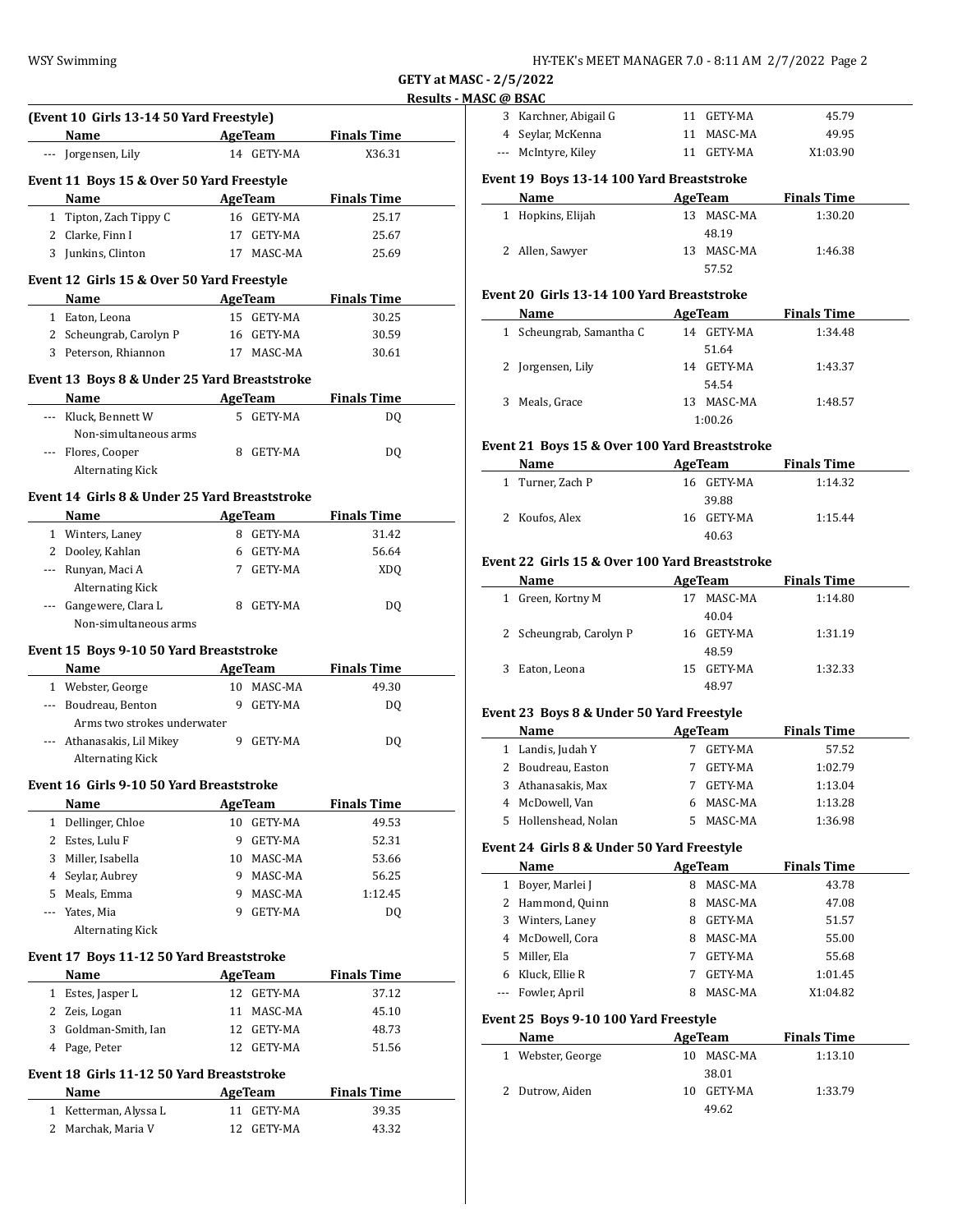| HY-TEK's MEET MANAGER 7.0 - 8:11 AM  2/7/2022  Page 3 |  |  |
|-------------------------------------------------------|--|--|
|-------------------------------------------------------|--|--|

|    | (Event 25 Boys 9-10 100 Yard Freestyle) |   |                |                    |  |  |
|----|-----------------------------------------|---|----------------|--------------------|--|--|
|    | Name                                    |   | AgeTeam        | <b>Finals Time</b> |  |  |
| 3. | Murphy, Jacob R                         | 9 | GETY-MA        | 1:45.71            |  |  |
|    |                                         |   | 58.75          |                    |  |  |
|    | 4 Schroeder, Zac                        | 9 | <b>GETY-MA</b> | 1:47.13            |  |  |
|    |                                         |   | 1:00.37        |                    |  |  |
| 5. | Magalhaes, Pedro                        | 9 | MASC-MA        | 2:01.62            |  |  |
|    | Schroeder, Aaron                        |   | <b>GETY-MA</b> | X2:00.87           |  |  |

## **Event 26 Girls 9-10 100 Yard Freestyle**

|              | <b>Name</b>         |    | AgeTeam | <b>Finals Time</b> |
|--------------|---------------------|----|---------|--------------------|
| 1            | Hollenshead, Sloane | 9  | MASC-MA | 1:27.51            |
|              |                     |    | 46.40   |                    |
| $\mathbf{Z}$ | Seylar, Aubrey      | 9  | MASC-MA | 1:34.61            |
|              |                     |    | 49.39   |                    |
| 3            | Remeikas, Lora      | 10 | MASC-MA | 1:37.51            |
|              |                     |    | 51.48   |                    |
| 4            | Dellinger, Chloe    | 10 | GETY-MA | 1:39.62            |
|              |                     |    | 55.87   |                    |
|              | Leedy, Kaelyn O     | 9  | MASC-MA | X1:43.33           |
|              |                     |    | 56.15   |                    |

# **Event 27 Boys 11-12 100 Yard Freestyle**

|   | Name                |    | AgeTeam    | <b>Finals Time</b> |
|---|---------------------|----|------------|--------------------|
| 1 | McDannell, Brad J   |    | 12 GETY-MA | 1:17.25            |
|   |                     |    | 40.70      |                    |
| 2 | Beam, Hunter D      |    | 12 MASC-MA | 1:17.55            |
|   |                     |    | 41.98      |                    |
| 3 | Zeis, Logan         |    | 11 MASC-MA | 1:17.59            |
|   |                     |    | 40.95      |                    |
| 4 | Rock, Everett       |    | 11 MASC-MA | 1:18.40            |
|   |                     |    | 42.71      |                    |
|   | 5 Delacruz, Lucas X |    | 12 GETY-MA | 1:21.36            |
|   |                     |    | 45.01      |                    |
|   | 6 Jenkins, Carter M | 11 | GETY-MA    | 1:29.48            |
|   |                     |    | 46.64      |                    |
|   | Cortina, Ethan      | 11 | GETY-MA    | XDO                |
|   | No touch on turn    |    |            |                    |

#### **Event 28 Girls 11-12 100 Yard Freestyle**

|               | Name                |     | AgeTeam    | <b>Finals Time</b> |
|---------------|---------------------|-----|------------|--------------------|
| 1             | Ketterman, Alyssa L | 11  | GETY-MA    | 1:06.23            |
|               |                     |     | 34.51      |                    |
| 2             | Jurney, Claire A    | 12. | GETY-MA    | 1:07.16            |
|               |                     |     | 34.49      |                    |
| 3             | Karchner, Abigail G | 11  | GETY-MA    | 1:07.53            |
|               |                     |     | 35.02      |                    |
| 4             | Meals, Maggie       |     | 11 MASC-MA | 2:08.88            |
|               |                     |     | 1:11.97    |                    |
| $\frac{1}{2}$ | Servant, Averee M   |     | 12 GETY-MA | X1:24.96           |
|               |                     |     | 43.54      |                    |
|               | Krug, Lillian       | 12. | GETY-MA    | X1:34.26           |
|               |                     |     | 51.58      |                    |

## **Event 29 Boys 13-14 100 Yard Freestyle**

| Name               | AgeTeam    | <b>Finals Time</b> |
|--------------------|------------|--------------------|
| 1 Coolbaugh, Sam J | 13 GETY-MA | 1:06.09            |
|                    | 35.54      |                    |

|   | 2 Allen, Sawyer                         | 13  | MASC-MA    | 1:20.43            |
|---|-----------------------------------------|-----|------------|--------------------|
|   |                                         |     | 43.65      |                    |
|   | Event 30 Girls 13-14 100 Yard Freestyle |     |            |                    |
|   | Name                                    |     | AgeTeam    | <b>Finals Time</b> |
| 1 | Dunlop, Addy                            |     | 14 GETY-MA | 1:04.24            |
|   |                                         |     | 34.07      |                    |
|   | 2 Ketterman, Addie S                    | 13. | GETY-MA    | 1:04.75            |
|   |                                         |     | 34.17      |                    |
| 3 | Green, Cate                             | 13  | GETY-MA    | 1:10.86            |
|   |                                         |     | 37.45      |                    |
| 4 | Meals, Grace                            | 13  | MASC-MA    | 1:35.07            |
|   |                                         |     | 52.07      |                    |
|   |                                         |     |            |                    |

## **Event 31 Boys 15 & Over 100 Yard Freestyle**

| Name                   | AgeTeam        | <b>Finals Time</b> |  |
|------------------------|----------------|--------------------|--|
| 1 Tipton, Zach Tippy C | 16 GETY-MA     | 55.03              |  |
|                        | 28.24          |                    |  |
| 2 Clarke, Finn I       | GETY-MA<br>17  | 55.41              |  |
|                        | 28.64          |                    |  |
| 3 Dovey, William       | MASC-MA<br>15. | 57.78              |  |
|                        | 30.50          |                    |  |

## **Event 32 Girls 15 & Over 100 Yard Freestyle**

| Name                               | AgeTeam |         | <b>Finals Time</b> |  |
|------------------------------------|---------|---------|--------------------|--|
| Brainard, Hannah E<br>$\mathbf{1}$ | 17      | GETY-MA | 58.98              |  |
|                                    |         | 31.22   |                    |  |
| 2 Green, Hannah L                  | 16.     | GETY-MA | 1:04.70            |  |
|                                    |         | 33.05   |                    |  |
| 3 Peterson, Rhiannon               | 17      | MASC-MA | 1:05.03            |  |
|                                    |         | 33.65   |                    |  |
| Edeburn, Veronica<br>4             | 15.     | MASC-MA | 1:18.16            |  |
|                                    |         |         |                    |  |

# **Event 33 Boys 8 & Under 25 Yard Backstroke**

|   | Name                   |    | AgeTeam        | <b>Finals Time</b> |
|---|------------------------|----|----------------|--------------------|
| 1 | Boudreau, Easton       |    | <b>GETY-MA</b> | 32.89              |
|   | 2 McDowell, Van        |    | MASC-MA        | 35.04              |
|   | 3 Athanasakis, Max     |    | GETY-MA        | 39.14              |
|   | 4 Hollenshead, Nolan   | 5. | MASC-MA        | 43.55              |
|   | 5 Rock, Fletcher       |    | MASC-MA        | 44.51              |
|   | Kluck, Bennett W       |    | <b>GETY-MA</b> | DO.                |
|   | Did not finish on back |    |                |                    |

### **Event 34 Girls 8 & Under 25 Yard Backstroke**

|          | Name                 |    | AgeTeam | <b>Finals Time</b> |
|----------|----------------------|----|---------|--------------------|
| 1        | Bover, Marlei J      | 8  | MASC-MA | 24.90              |
|          | Kluck, Ellie R       |    | GETY-MA | 27.25              |
| 3        | Hammond, Quinn       | 8  | MASC-MA | 27.51              |
| 4        | McDowell. Cora       | 8  | MASC-MA | 28.98              |
| 5.       | Miller, Ela          | 7  | GETY-MA | 30.78              |
| 6        | Gangewere, Clara L   | 8  | GETY-MA | 42.38              |
| $\cdots$ | Fowler, April        | 8  | MASC-MA | X31.48             |
|          | Runyan, Maci A       |    | GETY-MA | X41.97             |
|          | Seylar, Peyton       | 5. | MASC-MA | XD <sub>0</sub>    |
|          | Pulling on lane line |    |         |                    |

## **Event 35 Boys 9-10 50 Yard Backstroke**

 $\overline{\phantom{a}}$ 

| Name            | AgeTeam   | <b>Finals Time</b> |  |
|-----------------|-----------|--------------------|--|
| 1 Bowman, Chase | 9 GETY-MA | 48.96              |  |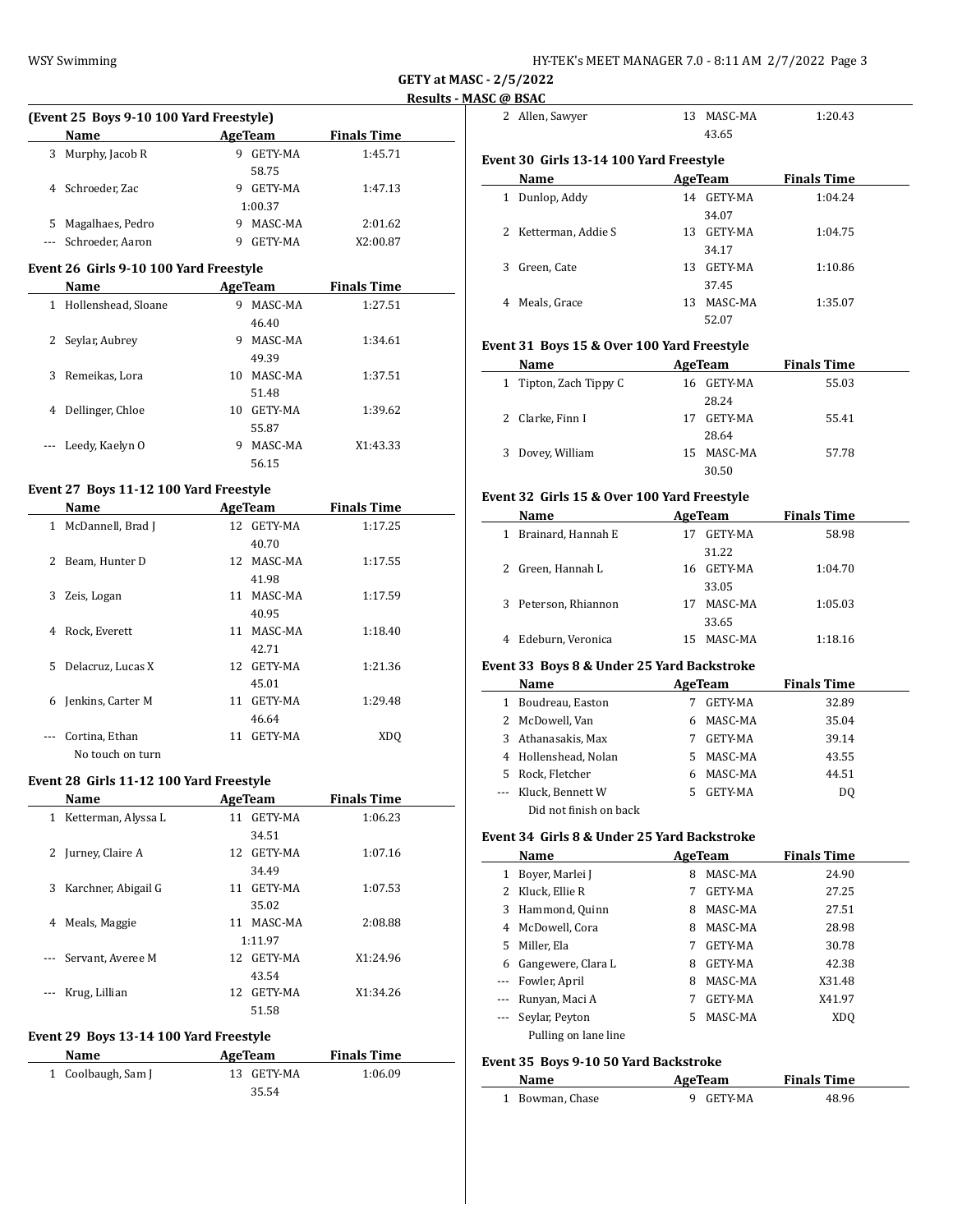**GETY at MASC - 2/5/2022 Results - MASC @ BSAC**

| (Event 35 Boys 9-10 50 Yard Backstroke)       |                                                                                                                                                                                                                                                                                                                                                                                                                             |            |                                                                                                                                                                                                                                                                                                                                                                                                                                                                                                                                                                                                                                                                                                                                                                                                                                 |                                                                                                                                                                                                                                            |
|-----------------------------------------------|-----------------------------------------------------------------------------------------------------------------------------------------------------------------------------------------------------------------------------------------------------------------------------------------------------------------------------------------------------------------------------------------------------------------------------|------------|---------------------------------------------------------------------------------------------------------------------------------------------------------------------------------------------------------------------------------------------------------------------------------------------------------------------------------------------------------------------------------------------------------------------------------------------------------------------------------------------------------------------------------------------------------------------------------------------------------------------------------------------------------------------------------------------------------------------------------------------------------------------------------------------------------------------------------|--------------------------------------------------------------------------------------------------------------------------------------------------------------------------------------------------------------------------------------------|
| Name                                          | <b>AgeTeam</b>                                                                                                                                                                                                                                                                                                                                                                                                              |            | <b>Finals Time</b>                                                                                                                                                                                                                                                                                                                                                                                                                                                                                                                                                                                                                                                                                                                                                                                                              |                                                                                                                                                                                                                                            |
| 2 Dutrow, Aiden                               |                                                                                                                                                                                                                                                                                                                                                                                                                             |            | 50.83                                                                                                                                                                                                                                                                                                                                                                                                                                                                                                                                                                                                                                                                                                                                                                                                                           |                                                                                                                                                                                                                                            |
| Magalhaes, Pedro                              | 9                                                                                                                                                                                                                                                                                                                                                                                                                           |            | 54.21                                                                                                                                                                                                                                                                                                                                                                                                                                                                                                                                                                                                                                                                                                                                                                                                                           |                                                                                                                                                                                                                                            |
| 4 Schroeder, Zac                              |                                                                                                                                                                                                                                                                                                                                                                                                                             |            | 56.89                                                                                                                                                                                                                                                                                                                                                                                                                                                                                                                                                                                                                                                                                                                                                                                                                           |                                                                                                                                                                                                                                            |
| --- Schroeder, Aaron                          |                                                                                                                                                                                                                                                                                                                                                                                                                             |            | X1:06.29                                                                                                                                                                                                                                                                                                                                                                                                                                                                                                                                                                                                                                                                                                                                                                                                                        |                                                                                                                                                                                                                                            |
| --- Athanasakis, Lil Mikey                    |                                                                                                                                                                                                                                                                                                                                                                                                                             |            | X1:14.17                                                                                                                                                                                                                                                                                                                                                                                                                                                                                                                                                                                                                                                                                                                                                                                                                        |                                                                                                                                                                                                                                            |
| --- Boudreau, Benton                          |                                                                                                                                                                                                                                                                                                                                                                                                                             |            | X1:15.92                                                                                                                                                                                                                                                                                                                                                                                                                                                                                                                                                                                                                                                                                                                                                                                                                        |                                                                                                                                                                                                                                            |
| --- Murphy, Jacob R<br>Did not finish on back |                                                                                                                                                                                                                                                                                                                                                                                                                             |            | XDQ                                                                                                                                                                                                                                                                                                                                                                                                                                                                                                                                                                                                                                                                                                                                                                                                                             |                                                                                                                                                                                                                                            |
|                                               |                                                                                                                                                                                                                                                                                                                                                                                                                             |            |                                                                                                                                                                                                                                                                                                                                                                                                                                                                                                                                                                                                                                                                                                                                                                                                                                 |                                                                                                                                                                                                                                            |
| Name                                          |                                                                                                                                                                                                                                                                                                                                                                                                                             |            | <b>Finals Time</b>                                                                                                                                                                                                                                                                                                                                                                                                                                                                                                                                                                                                                                                                                                                                                                                                              |                                                                                                                                                                                                                                            |
| 1 Miller, Isabella                            |                                                                                                                                                                                                                                                                                                                                                                                                                             |            | 48.77                                                                                                                                                                                                                                                                                                                                                                                                                                                                                                                                                                                                                                                                                                                                                                                                                           |                                                                                                                                                                                                                                            |
| 2 Green, Bailey                               |                                                                                                                                                                                                                                                                                                                                                                                                                             |            | 52.67                                                                                                                                                                                                                                                                                                                                                                                                                                                                                                                                                                                                                                                                                                                                                                                                                           |                                                                                                                                                                                                                                            |
| 3 Kershaw, Morgan                             |                                                                                                                                                                                                                                                                                                                                                                                                                             |            | 54.19                                                                                                                                                                                                                                                                                                                                                                                                                                                                                                                                                                                                                                                                                                                                                                                                                           |                                                                                                                                                                                                                                            |
| 4 Dellinger, Chloe                            |                                                                                                                                                                                                                                                                                                                                                                                                                             |            | 55.70                                                                                                                                                                                                                                                                                                                                                                                                                                                                                                                                                                                                                                                                                                                                                                                                                           |                                                                                                                                                                                                                                            |
| 5 Leedy, Kaelyn O                             | 9                                                                                                                                                                                                                                                                                                                                                                                                                           |            | 1:04.44                                                                                                                                                                                                                                                                                                                                                                                                                                                                                                                                                                                                                                                                                                                                                                                                                         |                                                                                                                                                                                                                                            |
| --- Yates, Mia                                |                                                                                                                                                                                                                                                                                                                                                                                                                             |            | X1:17.12                                                                                                                                                                                                                                                                                                                                                                                                                                                                                                                                                                                                                                                                                                                                                                                                                        |                                                                                                                                                                                                                                            |
|                                               |                                                                                                                                                                                                                                                                                                                                                                                                                             |            |                                                                                                                                                                                                                                                                                                                                                                                                                                                                                                                                                                                                                                                                                                                                                                                                                                 |                                                                                                                                                                                                                                            |
|                                               |                                                                                                                                                                                                                                                                                                                                                                                                                             |            |                                                                                                                                                                                                                                                                                                                                                                                                                                                                                                                                                                                                                                                                                                                                                                                                                                 |                                                                                                                                                                                                                                            |
|                                               |                                                                                                                                                                                                                                                                                                                                                                                                                             |            |                                                                                                                                                                                                                                                                                                                                                                                                                                                                                                                                                                                                                                                                                                                                                                                                                                 |                                                                                                                                                                                                                                            |
|                                               |                                                                                                                                                                                                                                                                                                                                                                                                                             |            |                                                                                                                                                                                                                                                                                                                                                                                                                                                                                                                                                                                                                                                                                                                                                                                                                                 |                                                                                                                                                                                                                                            |
|                                               |                                                                                                                                                                                                                                                                                                                                                                                                                             |            |                                                                                                                                                                                                                                                                                                                                                                                                                                                                                                                                                                                                                                                                                                                                                                                                                                 |                                                                                                                                                                                                                                            |
|                                               |                                                                                                                                                                                                                                                                                                                                                                                                                             |            |                                                                                                                                                                                                                                                                                                                                                                                                                                                                                                                                                                                                                                                                                                                                                                                                                                 |                                                                                                                                                                                                                                            |
|                                               |                                                                                                                                                                                                                                                                                                                                                                                                                             |            |                                                                                                                                                                                                                                                                                                                                                                                                                                                                                                                                                                                                                                                                                                                                                                                                                                 |                                                                                                                                                                                                                                            |
|                                               |                                                                                                                                                                                                                                                                                                                                                                                                                             |            |                                                                                                                                                                                                                                                                                                                                                                                                                                                                                                                                                                                                                                                                                                                                                                                                                                 |                                                                                                                                                                                                                                            |
|                                               |                                                                                                                                                                                                                                                                                                                                                                                                                             |            |                                                                                                                                                                                                                                                                                                                                                                                                                                                                                                                                                                                                                                                                                                                                                                                                                                 |                                                                                                                                                                                                                                            |
|                                               |                                                                                                                                                                                                                                                                                                                                                                                                                             |            |                                                                                                                                                                                                                                                                                                                                                                                                                                                                                                                                                                                                                                                                                                                                                                                                                                 |                                                                                                                                                                                                                                            |
|                                               |                                                                                                                                                                                                                                                                                                                                                                                                                             |            | X58.42                                                                                                                                                                                                                                                                                                                                                                                                                                                                                                                                                                                                                                                                                                                                                                                                                          |                                                                                                                                                                                                                                            |
|                                               |                                                                                                                                                                                                                                                                                                                                                                                                                             |            |                                                                                                                                                                                                                                                                                                                                                                                                                                                                                                                                                                                                                                                                                                                                                                                                                                 |                                                                                                                                                                                                                                            |
| Name                                          |                                                                                                                                                                                                                                                                                                                                                                                                                             |            |                                                                                                                                                                                                                                                                                                                                                                                                                                                                                                                                                                                                                                                                                                                                                                                                                                 |                                                                                                                                                                                                                                            |
|                                               |                                                                                                                                                                                                                                                                                                                                                                                                                             |            | 35.21                                                                                                                                                                                                                                                                                                                                                                                                                                                                                                                                                                                                                                                                                                                                                                                                                           |                                                                                                                                                                                                                                            |
|                                               |                                                                                                                                                                                                                                                                                                                                                                                                                             |            |                                                                                                                                                                                                                                                                                                                                                                                                                                                                                                                                                                                                                                                                                                                                                                                                                                 |                                                                                                                                                                                                                                            |
|                                               |                                                                                                                                                                                                                                                                                                                                                                                                                             |            |                                                                                                                                                                                                                                                                                                                                                                                                                                                                                                                                                                                                                                                                                                                                                                                                                                 |                                                                                                                                                                                                                                            |
|                                               |                                                                                                                                                                                                                                                                                                                                                                                                                             |            |                                                                                                                                                                                                                                                                                                                                                                                                                                                                                                                                                                                                                                                                                                                                                                                                                                 |                                                                                                                                                                                                                                            |
|                                               |                                                                                                                                                                                                                                                                                                                                                                                                                             |            |                                                                                                                                                                                                                                                                                                                                                                                                                                                                                                                                                                                                                                                                                                                                                                                                                                 |                                                                                                                                                                                                                                            |
|                                               |                                                                                                                                                                                                                                                                                                                                                                                                                             |            |                                                                                                                                                                                                                                                                                                                                                                                                                                                                                                                                                                                                                                                                                                                                                                                                                                 |                                                                                                                                                                                                                                            |
|                                               |                                                                                                                                                                                                                                                                                                                                                                                                                             |            |                                                                                                                                                                                                                                                                                                                                                                                                                                                                                                                                                                                                                                                                                                                                                                                                                                 |                                                                                                                                                                                                                                            |
|                                               |                                                                                                                                                                                                                                                                                                                                                                                                                             |            |                                                                                                                                                                                                                                                                                                                                                                                                                                                                                                                                                                                                                                                                                                                                                                                                                                 |                                                                                                                                                                                                                                            |
|                                               |                                                                                                                                                                                                                                                                                                                                                                                                                             |            |                                                                                                                                                                                                                                                                                                                                                                                                                                                                                                                                                                                                                                                                                                                                                                                                                                 |                                                                                                                                                                                                                                            |
|                                               |                                                                                                                                                                                                                                                                                                                                                                                                                             |            |                                                                                                                                                                                                                                                                                                                                                                                                                                                                                                                                                                                                                                                                                                                                                                                                                                 |                                                                                                                                                                                                                                            |
| Name                                          |                                                                                                                                                                                                                                                                                                                                                                                                                             |            | <b>Finals Time</b>                                                                                                                                                                                                                                                                                                                                                                                                                                                                                                                                                                                                                                                                                                                                                                                                              |                                                                                                                                                                                                                                            |
| 1 Johnson, Jack                               |                                                                                                                                                                                                                                                                                                                                                                                                                             |            | 1:40.85                                                                                                                                                                                                                                                                                                                                                                                                                                                                                                                                                                                                                                                                                                                                                                                                                         |                                                                                                                                                                                                                                            |
|                                               |                                                                                                                                                                                                                                                                                                                                                                                                                             |            |                                                                                                                                                                                                                                                                                                                                                                                                                                                                                                                                                                                                                                                                                                                                                                                                                                 |                                                                                                                                                                                                                                            |
|                                               |                                                                                                                                                                                                                                                                                                                                                                                                                             |            |                                                                                                                                                                                                                                                                                                                                                                                                                                                                                                                                                                                                                                                                                                                                                                                                                                 |                                                                                                                                                                                                                                            |
|                                               |                                                                                                                                                                                                                                                                                                                                                                                                                             |            |                                                                                                                                                                                                                                                                                                                                                                                                                                                                                                                                                                                                                                                                                                                                                                                                                                 |                                                                                                                                                                                                                                            |
|                                               |                                                                                                                                                                                                                                                                                                                                                                                                                             |            |                                                                                                                                                                                                                                                                                                                                                                                                                                                                                                                                                                                                                                                                                                                                                                                                                                 |                                                                                                                                                                                                                                            |
|                                               |                                                                                                                                                                                                                                                                                                                                                                                                                             |            |                                                                                                                                                                                                                                                                                                                                                                                                                                                                                                                                                                                                                                                                                                                                                                                                                                 |                                                                                                                                                                                                                                            |
|                                               |                                                                                                                                                                                                                                                                                                                                                                                                                             |            |                                                                                                                                                                                                                                                                                                                                                                                                                                                                                                                                                                                                                                                                                                                                                                                                                                 |                                                                                                                                                                                                                                            |
|                                               |                                                                                                                                                                                                                                                                                                                                                                                                                             |            |                                                                                                                                                                                                                                                                                                                                                                                                                                                                                                                                                                                                                                                                                                                                                                                                                                 |                                                                                                                                                                                                                                            |
| 3 Jorgensen, Lily                             |                                                                                                                                                                                                                                                                                                                                                                                                                             |            | 1:42.49                                                                                                                                                                                                                                                                                                                                                                                                                                                                                                                                                                                                                                                                                                                                                                                                                         |                                                                                                                                                                                                                                            |
|                                               |                                                                                                                                                                                                                                                                                                                                                                                                                             |            |                                                                                                                                                                                                                                                                                                                                                                                                                                                                                                                                                                                                                                                                                                                                                                                                                                 |                                                                                                                                                                                                                                            |
|                                               |                                                                                                                                                                                                                                                                                                                                                                                                                             |            |                                                                                                                                                                                                                                                                                                                                                                                                                                                                                                                                                                                                                                                                                                                                                                                                                                 |                                                                                                                                                                                                                                            |
| Name                                          | <b>AgeTeam</b>                                                                                                                                                                                                                                                                                                                                                                                                              |            | <b>Finals Time</b>                                                                                                                                                                                                                                                                                                                                                                                                                                                                                                                                                                                                                                                                                                                                                                                                              |                                                                                                                                                                                                                                            |
|                                               |                                                                                                                                                                                                                                                                                                                                                                                                                             |            |                                                                                                                                                                                                                                                                                                                                                                                                                                                                                                                                                                                                                                                                                                                                                                                                                                 |                                                                                                                                                                                                                                            |
| 1 Turner, Zach P                              |                                                                                                                                                                                                                                                                                                                                                                                                                             | 16 GETY-MA | 1:02.68                                                                                                                                                                                                                                                                                                                                                                                                                                                                                                                                                                                                                                                                                                                                                                                                                         |                                                                                                                                                                                                                                            |
| 3                                             | Name<br>1 Estes, Jasper L<br>2 Rock. Everett<br>Goldman-Smith, Ian<br>4 Beam, Hunter D<br>5 Page, Peter<br>6 Martin, Johnnie<br>--- Dunlop, Sam J<br>--- Cortina, Ethan<br>1 Brainard, MaKenna E<br>2 Marchak, Maria V<br>3 Lawler, Samantha J<br>4 Cullers, Addison<br>5 Meals, Maggie<br>--- Hirneisen, Abby H<br>Athanasakis, Andi<br>--- McIntyre, Kiley<br>Name<br>1 Schneider, Savannah S<br>2 Scheungrab, Samantha C |            | 10 GETY-MA<br>MASC-MA<br>9 GETY-MA<br>9 GETY-MA<br>9 GETY-MA<br>9 GETY-MA<br>9 GETY-MA<br>Event 36 Girls 9-10 50 Yard Backstroke<br>10 MASC-MA<br>10 GETY-MA<br>10 GETY-MA<br>10 GETY-MA<br>MASC-MA<br>9 GETY-MA<br>Event 37 Boys 11-12 50 Yard Backstroke<br><b>AgeTeam</b><br>12 GETY-MA<br>11 MASC-MA<br>12 GETY-MA<br>12 MASC-MA<br>12 GETY-MA<br>11 MASC-MA<br>12 GETY-MA<br>11 GETY-MA<br>Event 38 Girls 11-12 50 Yard Backstroke<br>AgeTeam<br>12 GETY-MA<br>12 GETY-MA<br>11 GETY-MA<br>12 MASC-MA<br>11 MASC-MA<br>11 GETY-MA<br>11 GETY-MA<br>11 GETY-MA<br>Event 39 Boys 13-14 100 Yard Backstroke<br><b>AgeTeam</b><br>13 MASC-MA<br>52.08<br>Event 40 Girls 13-14 100 Yard Backstroke<br><b>AgeTeam</b><br>14 GETY-MA<br>43.32<br>14 GETY-MA<br>14 GETY-MA<br>52.41<br>Event 41 Boys 15 & Over 100 Yard Backstroke | <b>AgeTeam</b><br><b>Finals Time</b><br>34.07<br>40.87<br>43.13<br>46.49<br>47.56<br>49.82<br>X42.66<br><b>Finals Time</b><br>37.47<br>37.77<br>45.38<br>1:05.17<br>X45.44<br>X50.71<br>X53.36<br><b>Finals Time</b><br>1:24.14<br>1:26.43 |

|     | SC @ BSAC                                                                                                                                                                                                                     |    |                        |                     |  |
|-----|-------------------------------------------------------------------------------------------------------------------------------------------------------------------------------------------------------------------------------|----|------------------------|---------------------|--|
|     | 2 Nelson, Sam K                                                                                                                                                                                                               |    | 16 GETY-MA             | 1:06.18             |  |
|     |                                                                                                                                                                                                                               |    | 35.13                  |                     |  |
|     | Event 42  Girls 15 & Over 100 Yard Backstroke                                                                                                                                                                                 |    |                        |                     |  |
|     | Name                                                                                                                                                                                                                          |    | AgeTeam                | <b>Finals Time</b>  |  |
|     | 1 Brainard, Hannah E                                                                                                                                                                                                          |    | 17 GETY-MA             | 1:08.78             |  |
|     |                                                                                                                                                                                                                               |    | 35.15                  |                     |  |
|     | 2 Green, Kortny M                                                                                                                                                                                                             |    | 17 MASC-MA             | 1:14.04             |  |
|     |                                                                                                                                                                                                                               |    | 38.59                  |                     |  |
|     | 3 Green, Hannah L                                                                                                                                                                                                             |    | 16 GETY-MA             | 1:14.94             |  |
|     |                                                                                                                                                                                                                               |    | 37.95                  |                     |  |
| 4   | Eaton, Leona                                                                                                                                                                                                                  |    | 15 GETY-MA             | 1:32.01             |  |
|     |                                                                                                                                                                                                                               |    | 48.74                  |                     |  |
| 5   | Edeburn, Veronica                                                                                                                                                                                                             |    | 15 MASC-MA             | 1:38.73             |  |
|     |                                                                                                                                                                                                                               |    | 51.42                  |                     |  |
|     | <b>Event 43 Boys 8 &amp; Under 25 Yard Butterfly</b>                                                                                                                                                                          |    |                        |                     |  |
|     | Name and the same state of the state of the state of the state of the state of the state of the state of the state of the state of the state of the state of the state of the state of the state of the state of the state of |    | AgeTeam                | <b>Finals Time</b>  |  |
|     | --- Landis, Judah Y                                                                                                                                                                                                           |    | 7 GETY-MA              | DQ                  |  |
|     | One hand touch                                                                                                                                                                                                                |    |                        |                     |  |
|     | Event 44 Girls 8 & Under 25 Yard Butterfly                                                                                                                                                                                    |    |                        |                     |  |
|     | <b>Name</b>                                                                                                                                                                                                                   |    |                        | AgeTeam Finals Time |  |
|     | 1 Boyer, Marlei J                                                                                                                                                                                                             |    | 8 MASC-MA              | 25.68               |  |
|     | 2 Miller, Ela                                                                                                                                                                                                                 |    | 7 GETY-MA              | 35.41               |  |
|     | --- Dooley, Kahlan                                                                                                                                                                                                            |    | 6 GETY-MA              | DQ                  |  |
|     | Arms underwater recovery                                                                                                                                                                                                      |    |                        |                     |  |
|     |                                                                                                                                                                                                                               |    |                        |                     |  |
|     | Event 45 Boys 9-10 50 Yard Butterfly                                                                                                                                                                                          |    |                        |                     |  |
|     | Name AgeTeam                                                                                                                                                                                                                  |    |                        | <b>Finals Time</b>  |  |
|     | 1 Bowman, Chase<br>2 Murphy, Jacob R                                                                                                                                                                                          |    | 9 GETY-MA<br>9 GETY-MA | 56.50<br>1:05.89    |  |
|     |                                                                                                                                                                                                                               |    |                        |                     |  |
|     | Event 46 Girls 9-10 50 Yard Butterfly                                                                                                                                                                                         |    |                        |                     |  |
|     | Name AgeTeam                                                                                                                                                                                                                  |    |                        | <b>Finals Time</b>  |  |
|     | 1 Remeikas, Lora                                                                                                                                                                                                              |    | 10 MASC-MA             | 56.08               |  |
|     | 2 Hollenshead, Sloane                                                                                                                                                                                                         |    | 9 MASC-MA              | 57.74               |  |
|     | --- Estes, Lulu F                                                                                                                                                                                                             |    | 9 GETY-MA              | DQ                  |  |
|     | False start                                                                                                                                                                                                                   |    |                        |                     |  |
|     | Event 47 Boys 11-12 50 Yard Butterfly                                                                                                                                                                                         |    |                        |                     |  |
|     | <b>Name</b>                                                                                                                                                                                                                   |    | <u>AgeTeam</u>         | <u>Finals Time</u>  |  |
| 1   | McDannell, Brad J                                                                                                                                                                                                             | 12 | GETY-MA                | 46.68               |  |
| 2   | Zeis, Logan                                                                                                                                                                                                                   | 11 | MASC-MA                | 50.54               |  |
| 3   | Jenkins, Carter M                                                                                                                                                                                                             | 11 | GETY-MA                | 56.71               |  |
| 4   | Dunlop, Sam J                                                                                                                                                                                                                 | 12 | GETY-MA                | 56.79               |  |
| 5   | Martin, Johnnie                                                                                                                                                                                                               | 11 | MASC-MA                | 1:00.12             |  |
|     | Event 48 Girls 11-12 50 Yard Butterfly                                                                                                                                                                                        |    |                        |                     |  |
|     | Name                                                                                                                                                                                                                          |    | AgeTeam                | <b>Finals Time</b>  |  |
| 1   | Ketterman, Alyssa L                                                                                                                                                                                                           | 11 | GETY-MA                | 34.16               |  |
| 2   | Karchner, Abigail G                                                                                                                                                                                                           | 11 | GETY-MA                | 36.36               |  |
| 3   | Green, Emily                                                                                                                                                                                                                  | 11 | GETY-MA                | 38.63               |  |
| 4   | Cullers, Addison                                                                                                                                                                                                              |    | 12 MASC-MA             | 55.20               |  |
| --- | Jurney, Claire A                                                                                                                                                                                                              | 12 | GETY-MA                | X36.52              |  |
| --- | Athanasakis, Andi                                                                                                                                                                                                             | 11 | GETY-MA                | X56.06              |  |
| --- | Krug, Lillian                                                                                                                                                                                                                 | 12 | GETY-MA                | XDQ                 |  |
|     | Scissors kick                                                                                                                                                                                                                 |    |                        |                     |  |
|     |                                                                                                                                                                                                                               |    |                        |                     |  |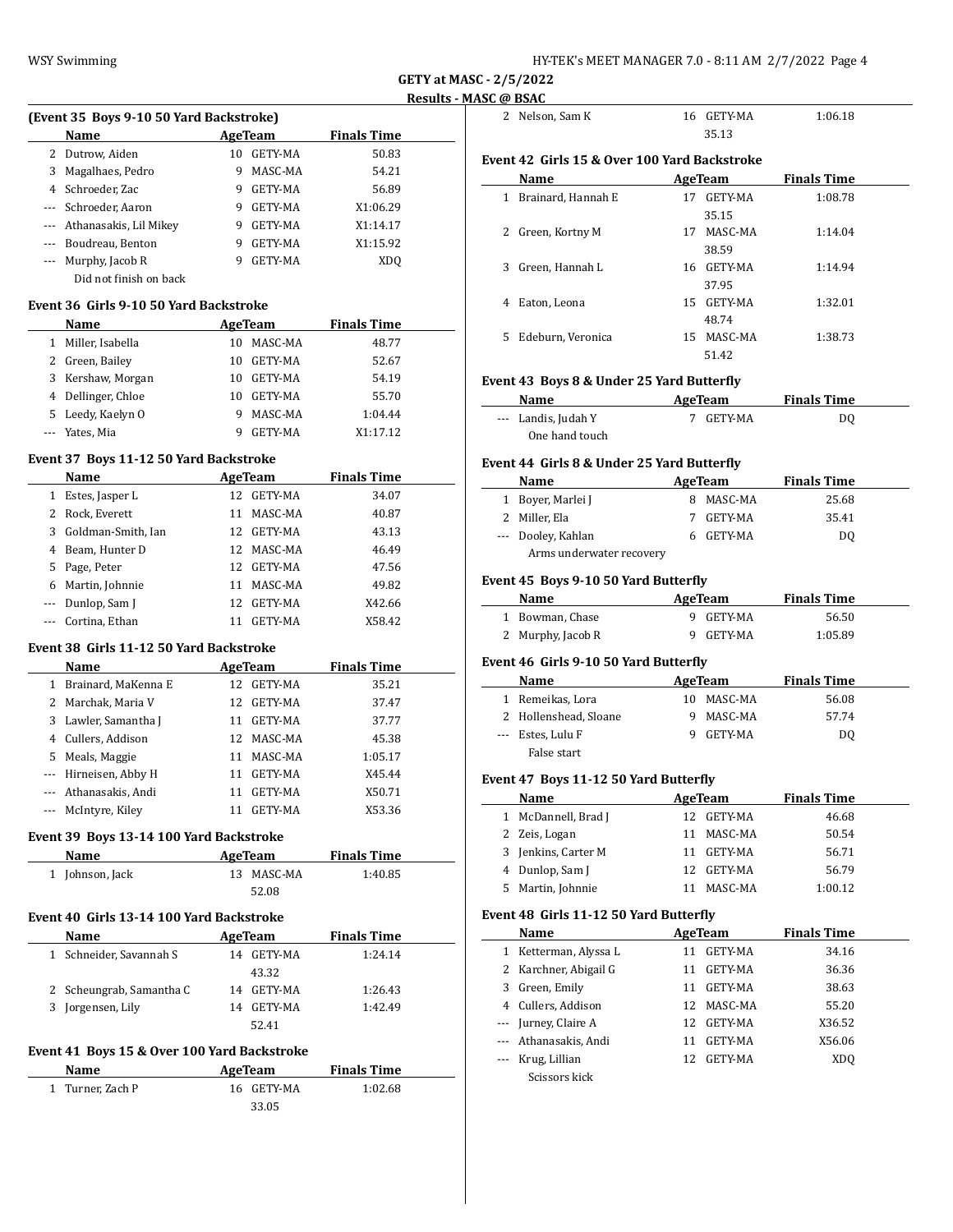$\overline{\phantom{a}}$ 

 $\overline{\phantom{a}}$ 

 $\frac{1}{2}$ 

|                                                |                          |                     |                    | Results - |
|------------------------------------------------|--------------------------|---------------------|--------------------|-----------|
| Event 49 Boys 13-14 100 Yard Butterfly<br>Name | <b>Example 2</b> AgeTeam |                     | <b>Finals Time</b> |           |
|                                                |                          |                     |                    |           |
| 1 Coolbaugh, Sam J                             |                          | 13 GETY-MA<br>47.17 | 1:25.70            |           |
| 2 Hopkins, Elijah                              |                          | 13 MASC-MA          | 1:29.30            |           |
|                                                |                          | 47.71               |                    |           |
|                                                |                          |                     |                    |           |
| Event 50 Girls 13-14 100 Yard Butterfly        |                          |                     |                    |           |
| Name                                           |                          | AgeTeam             | <b>Finals Time</b> |           |
| 1 Bishop, Morgan K                             |                          | 14 GETY-MA          | 1:11.85            |           |
|                                                |                          | 39.58               |                    |           |
| 2 Ketterman, Addie S                           |                          | 13 GETY-MA          | 1:16.68            |           |
|                                                |                          | 41.17               |                    |           |
| 3 Schneider, Savannah S                        |                          | 14 GETY-MA          | 1:32.08            |           |
|                                                |                          | 49.22               |                    |           |
| Event 51 Boys 15 & Over 100 Yard Butterfly     |                          |                     |                    |           |
| Name                                           | AgeTeam                  |                     | <b>Finals Time</b> |           |
| 1 Nelson, Sam K                                |                          | 16 GETY-MA          | 1:00.00            |           |
|                                                |                          | 32.30               |                    |           |
| 2 Clarke, Finn I                               |                          | 17 GETY-MA          | 1:04.01            |           |
|                                                |                          | 35.18               |                    |           |
| 3 Dovey, William                               |                          | 15 MASC-MA          | 1:11.17            |           |
|                                                |                          | 38.88               |                    |           |
|                                                |                          |                     |                    |           |
| Event 52 Girls 15 & Over 100 Yard Butterfly    |                          |                     |                    |           |
| Name                                           |                          | AgeTeam             | <b>Finals Time</b> |           |
| 1 Green, Kortny M                              |                          | 17 MASC-MA          | 1:12.22            |           |
|                                                |                          | 39.06               |                    |           |
| 2 Scheungrab, Carolyn P                        |                          | 16 GETY-MA          | 1:24.22            |           |
|                                                |                          | 47.35               |                    |           |
| Event 53 Boys 8 & Under 100 Yard IM            |                          |                     |                    |           |
| Name AgeTeam                                   |                          |                     | <b>Finals Time</b> |           |
| --- Landis, Judah Y                            |                          | 7 GETY-MA           | DQ                 |           |
| Pulling on lane line - Misc                    |                          |                     |                    |           |
|                                                | 1:18.25                  |                     |                    |           |
| --- Flores, Cooper                             |                          | 8 GETY-MA           | NS                 |           |
|                                                |                          |                     |                    |           |
| Event 54 Girls 8 & Under 100 Yard IM           |                          |                     |                    |           |
| <u>Name</u>                                    | <u>AgeTeam</u>           |                     | <u>Finals Time</u> |           |
| --- Winters, Laney                             |                          | 8 GETY-MA           | DQ                 |           |
| One hand touch - breast                        |                          |                     |                    |           |
|                                                | 1:13.23                  |                     |                    |           |
| Event 55 Boys 9-10 100 Yard IM                 |                          |                     |                    |           |
| Name                                           |                          | <b>AgeTeam</b>      | <b>Finals Time</b> |           |
| 1 Webster, George                              |                          | 10 MASC-MA          | 1:30.49            |           |
|                                                |                          | 45.94               |                    |           |
| 2 Bowman, Chase                                |                          | 9 GETY-MA           | 1:45.66            |           |
|                                                |                          | 56.31               |                    |           |
|                                                |                          |                     |                    |           |
| Event 56 Girls 9-10 100 Yard IM                |                          |                     |                    |           |
| Name                                           |                          | <b>AgeTeam</b>      | <b>Finals Time</b> |           |
| 1 Estes, Lulu F                                |                          | 9 GETY-MA           | 1:42.48            |           |
| 2 Miller, Isabella                             |                          | 10 MASC-MA          | 1:46.84            |           |
| 3 Green, Bailey                                |                          | 10 GETY-MA          | 1:49.33            |           |
| 4 Seylar, Aubrey                               |                          | 9 MASC-MA           | 1:52.68            |           |

5 Meals, Emma 9 MASC-MA 2:14.34

| <b>Event 57 Boys 11-12 100 Yard IM</b> |  |  |
|----------------------------------------|--|--|
|----------------------------------------|--|--|

| Name                     | AgeTeam        | <b>Finals Time</b> |
|--------------------------|----------------|--------------------|
| Estes, Jasper L<br>1     | 12 GETY-MA     | 1:12.64            |
|                          | 38.39          |                    |
| 2 Delacruz, Lucas X      | 12 GETY-MA     | 1:31.44            |
|                          | 48.85          |                    |
| Goldman-Smith, Ian<br>3. | GETY-MA<br>12. | 1:33.27            |
|                          | 48.68          |                    |

## **Event 58 Girls 11-12 100 Yard IM**

|          | Name                                 |    | AgeTeam    | <b>Finals Time</b> |
|----------|--------------------------------------|----|------------|--------------------|
|          | Brainard, MaKenna E                  |    | 12 GETY-MA | 1:16.61            |
|          |                                      |    | 39.87      |                    |
|          | Lawler, Samantha J                   | 11 | GETY-MA    | 1:23.17            |
|          |                                      |    | 43.34      |                    |
| 3        | Seylar, McKenna                      | 11 | MASC-MA    | 1:39.82            |
|          |                                      |    | 52.76      |                    |
| $\cdots$ | Servant, Averee M                    |    | 12 GETY-MA | X1:42.78           |
|          | Hirneisen, Abby H                    | 11 | GETY-MA    | D <sub>0</sub>     |
|          | Non-continuous turning action - back |    |            |                    |
|          |                                      |    | 45.57      |                    |
|          |                                      |    |            |                    |

## **Event 60 Girls 13-14 200 Yard IM**

|       | Name               |    | AgeTeam | <b>Finals Time</b> |  |
|-------|--------------------|----|---------|--------------------|--|
| 1     | Bishop, Morgan K   | 14 | GETY-MA | 2:36.24            |  |
|       |                    |    | 35.25   |                    |  |
| 2     | Ketterman, Addie S | 13 | GETY-MA | 2:41.52            |  |
|       |                    |    | 38.14   |                    |  |
| 3     | Dunlop, Addy       | 14 | GETY-MA | 2:58.84            |  |
|       |                    |    | 37.80   |                    |  |
| $---$ | Green, Cate        | 13 | GETY-MA | X2:55.73           |  |
|       |                    |    | 40.87   |                    |  |

# **Event 61 Boys 15 & Over 200 Yard IM**

| Name             | AgeTeam        | <b>Finals Time</b> |
|------------------|----------------|--------------------|
| 1 Turner, Zach P | 16 GETY-MA     | 2:18.77            |
|                  | 32.61          |                    |
| 2 Koufos, Alex   | GETY-MA<br>16. | 2:29.86            |
|                  | 35.04          |                    |

#### **Event 62 Girls 15 & Over 200 Yard IM**

| Name                    | AgeTeam       | <b>Finals Time</b> |  |
|-------------------------|---------------|--------------------|--|
| Brainard, Hannah E<br>1 | GETY-MA<br>17 | 2:25.93            |  |
|                         | 34.24         |                    |  |
| 2 Green, Hannah L       | 16 GETY-MA    | 2:37.80            |  |
|                         | 36.41         |                    |  |
| 3 Peterson, Rhiannon    | 17            | MASC-MA<br>2:38.41 |  |
|                         | 35.66         |                    |  |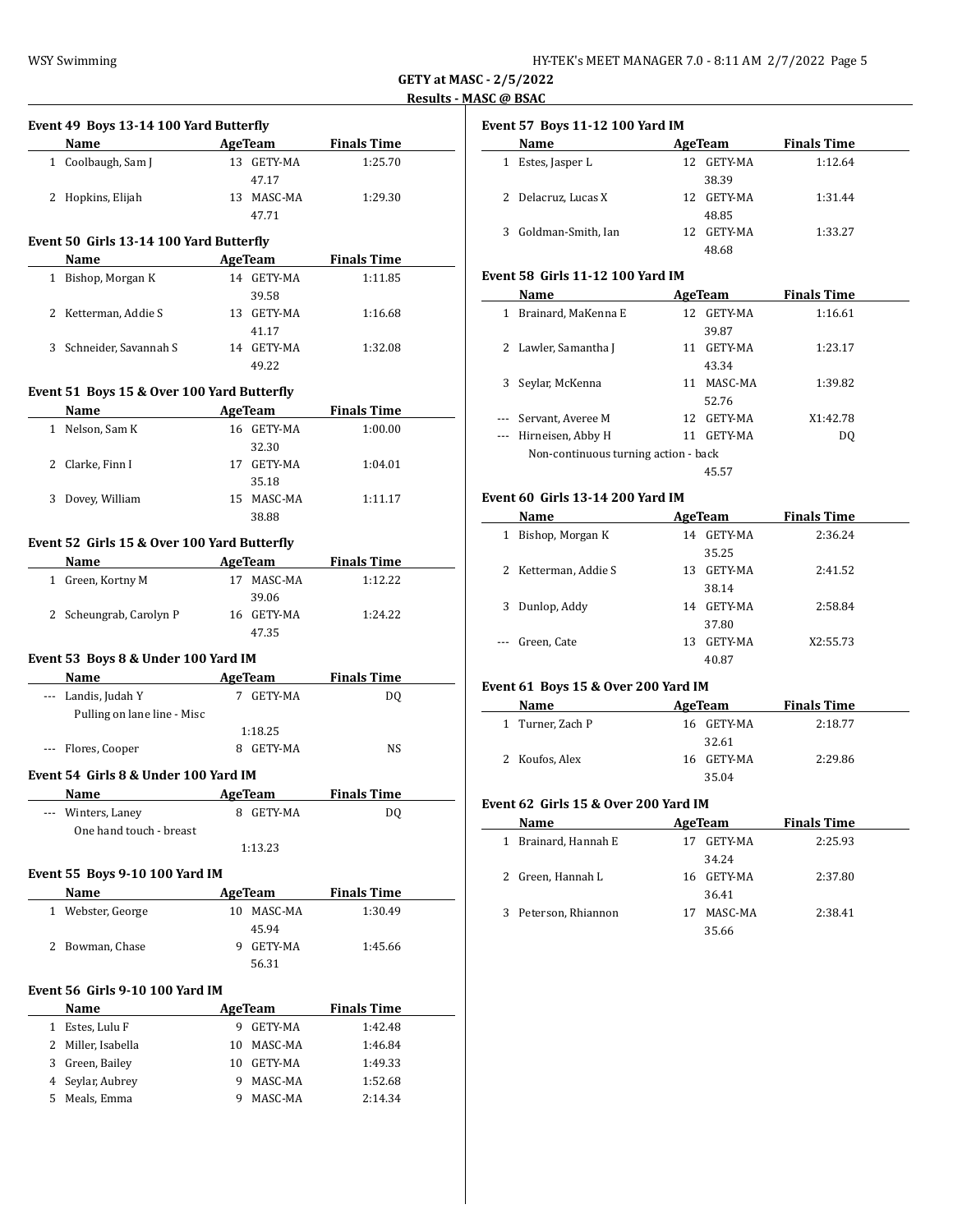$\overline{\phantom{a}}$ 

 $\overline{\phantom{a}}$ 

|              | Event 63 Boys 8 & Under 100 Yard Freestyle Relay  |       |                    |                          |
|--------------|---------------------------------------------------|-------|--------------------|--------------------------|
|              | <b>Team</b>                                       |       | Relay              | <b>Finals Time</b>       |
| $\mathbf{1}$ | <b>GETY-MA</b>                                    |       | A                  | 1:56.34                  |
|              | 1) Flores, Cooper 8                               |       |                    | 2) Kluck, Bennett W 5    |
|              | 3) Boudreau, Easton 7                             |       |                    | 4) Landis, Judah Y 7     |
|              |                                                   |       | 56.22              |                          |
|              | Event 64 Girls 8 & Under 100 Yard Freestyle Relay |       |                    |                          |
|              | <b>Team</b>                                       |       | Relay              | <b>Finals Time</b>       |
| $\mathbf{1}$ | <b>GETY-MA</b>                                    |       | A                  | 1:41.14                  |
|              | 1) Kluck, Ellie R 7                               |       | 2) Miller, Ela 7   |                          |
|              | 3) Winters, Laney 8                               |       |                    | 4) Dooley, Kahlan 6      |
|              |                                                   |       | 44.65              |                          |
|              |                                                   |       |                    |                          |
|              | Event 65 Boys 9-10 200 Yard Freestyle Relay       |       |                    |                          |
|              | Team                                              |       | Relay              | <b>Finals Time</b>       |
|              | <b>GETY-MA</b>                                    |       | A                  | DQ                       |
|              | False start                                       |       |                    |                          |
|              | 1) Schroeder, Aaron 9                             |       |                    | 2) Schroeder, Zac 9      |
|              | 3) Dutrow, Aiden 10                               |       | 4) Bowman, Chase 9 |                          |
|              |                                                   | 52.92 |                    | 43.26                    |
|              |                                                   | 44.82 | 38.77              |                          |
|              | Event 66 Girls 9-10 200 Yard Freestyle Relay      |       |                    |                          |
|              | Team                                              |       | Relay              | <b>Finals Time</b>       |
| 1            | MASC-MA                                           |       | A                  | 2:55.37                  |
|              | 1) Seylar, Aubrey 9                               |       | 2) Meals, Emma 9   |                          |
|              | 3) Miller, Isabella 10                            |       |                    | 4) Hollenshead, Sloane 9 |
|              |                                                   | 43.46 |                    | 54.17                    |
|              |                                                   | 41.01 | 36.73              |                          |
| 2            | <b>GETY-MA</b>                                    |       | A                  | 3:04.28                  |
|              | 1) Dellinger, Chloe 10                            |       |                    | 2) Kershaw, Morgan 10    |
|              | 3) Green, Bailey 10                               |       | 4) Estes, Lulu F 9 |                          |
|              |                                                   | 46.19 |                    | 54.39                    |
|              |                                                   | 41.06 | 42.64              |                          |
| 3            | MASC-MA                                           |       | B                  | 3:08.45                  |
|              | 1) Hammond, Quinn 8                               |       |                    | 2) Leedy, Kaelyn 09      |
|              | 3) Remeikas, Lora 10                              |       |                    | 4) Boyer, Marlei J 8     |
|              |                                                   | 52.66 |                    | 42.41                    |
|              |                                                   | 16.54 | 1:16.84            |                          |
|              |                                                   |       |                    |                          |

## **Event 67 Boys 11-12 200 Yard Medley Relay**

|   | Team                    | Relav | <b>Finals Time</b>       |
|---|-------------------------|-------|--------------------------|
|   | GETY-MA                 | A     | 2:32.73                  |
|   | 1) Page, Peter 12       |       | 2) Delacruz, Lucas X 12  |
|   | 3) Estes, Jasper L 12   |       | 4) McDannell, Brad J 12  |
|   | 38.45                   |       | 40.12                    |
|   | 42.66                   | 31.50 |                          |
| 2 | GETY-MA                 | B     | 2:32.88                  |
|   | 1) Dunlop, Sam J 12     |       | 2) Goldman-Smith, Ian 12 |
|   | 3) Jenkins, Carter M 11 |       | 4) Cortina, Ethan 11     |
|   | 38.69                   |       | 42.57                    |
|   | 35.64                   | 35.98 |                          |
|   | MASC-MA                 | A     | NS                       |
|   | 1) Rock, Everett 11     |       | 2) Webster, George 10    |
|   | 3) Zeis, Logan 11       |       | 4) Beam, Hunter D 12     |
|   |                         |       |                          |

# **Event 68 Girls 11-12 200 Yard Medley Relay**

|             | Team                      | Relay | <b>Finals Time</b>        |
|-------------|---------------------------|-------|---------------------------|
| 1           | GETY-MA                   | A     | 2:32.73                   |
|             | 1) Jurney, Claire A 12    |       | 2) Brainard, MaKenna E 12 |
|             | 3) Hirneisen, Abby H 11   |       | 4) Green, Emily 11        |
|             | 38.45                     |       | 40.12                     |
|             | 42.66                     | 31.50 |                           |
| $2^{\circ}$ | GETY-MA                   | B     | 2:32.88                   |
|             | 1) Lawler, Samantha J 11  |       | 2) Marchak, Maria V 12    |
|             | 3) Karchner, Abigail G 11 |       | 4) Servant, Averee M 12   |
|             | 38.69                     |       | 42.57                     |
|             | 35.64                     | 35.98 |                           |

## **Event 69 Boys 13-14 200 Yard Medley Relay**

| Team                  |       | Relav                 | <b>Finals Time</b> |
|-----------------------|-------|-----------------------|--------------------|
| MASC-MA               |       | А                     | 2:54.46            |
| 1) Allen, Sawyer 13   |       | 2) Johnson, Jack 13   |                    |
| 3) Hopkins, Elijah 13 |       | 4) Martin, Johnnie 11 |                    |
|                       | 42.26 |                       | 51.66              |
|                       | 38.84 | 41.70                 |                    |

## **Event 70 Girls 13-14 200 Yard Medley Relay**

|   | Team                         | Relay | <b>Finals Time</b>        |
|---|------------------------------|-------|---------------------------|
| 1 | <b>GETY-MA</b>               | A     | 2:18.09                   |
|   | 1) Green, Cate 13            |       | 2) Bishop, Morgan K 14    |
|   | 3) Ketterman, Addie S 13     |       | 4) Dunlop, Addy 14        |
|   | 36.15                        |       | 39.76                     |
|   | 33.22                        | 28.96 |                           |
| 2 | GETY-MA                      | B     | 2:30.62                   |
|   | 1) Schneider, Savannah S 14  |       | 2) Jorgensen, Lily 14     |
|   | 3) Scheungrab, Samantha C 14 |       | 4) Ketterman, Alyssa L 11 |
|   | 39.59                        |       | 44.64                     |
|   | 37.78                        | 28.61 |                           |
|   |                              |       |                           |

### **Event 71 Boys 15 & Over 200 Yard Medley Relay**

| Team                 |       | Relay                | <b>Finals Time</b>         |
|----------------------|-------|----------------------|----------------------------|
| GETY-MA              |       | А                    | 1:48.00                    |
| 1) Turner, Zach P 16 |       |                      | 2) Tipton, Zach Tippy C 16 |
| 3) Nelson, Sam K 16  |       | 4) Clarke, Finn I 17 |                            |
|                      | 27.10 |                      | 29.41                      |
|                      | 26.84 | 24.65                |                            |

## **Event 72 Girls 15 & Over 200 Yard Medley Relay**

| Team                     | Relay | <b>Finals Time</b>          |
|--------------------------|-------|-----------------------------|
| <b>GETY-MA</b>           | A     | 2:17.40                     |
| 1) Brainard, Hannah E 17 |       | 2) Scheungrab, Carolyn P 16 |
| 3) Green, Hannah L 16    |       | 4) Eaton, Leona 15          |
| 32.81                    |       | 41.41                       |
| 32.61                    | 30.57 |                             |
| MASC-MA                  | A     | 2:26.32                     |
| 1) Peterson, Rhiannon 17 |       | 2) Meals, Grace 13          |
| 3) Green, Kortny M 17    |       | 4) Edeburn, Veronica 15     |
| 37.88                    |       | 42.80                       |
| 31.23                    | 34.41 |                             |
|                          |       |                             |

## **Scores - Women**

Women - Team Rankings - Through Event 72